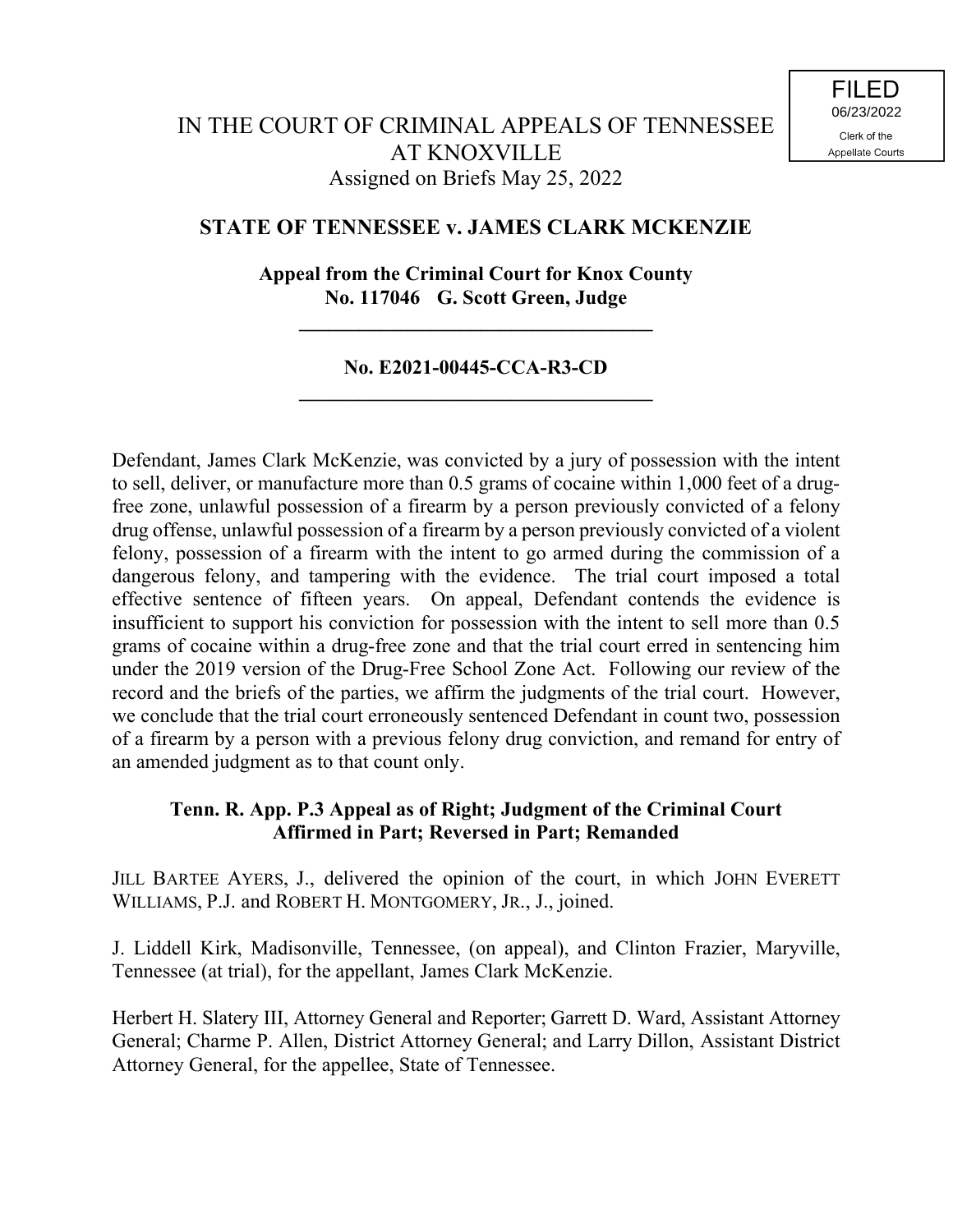### **OPINION**

#### **Factual and Procedural Background**

This case arose when officers of the Knox County Police Department and the Special Operations Squad executed a search warrant of Defendant's residence at 2300 Center Avenue in Knoxville. The search yielded drugs, drug distribution paraphernalia, a semi-automatic rifle with a silencer, ammunition for the rifle and a loaded magazine for another firearm.

A Knox County Grand Jury entered a true bill charging Defendant with possession with the intent to sell, deliver, or manufacture more than 0.5 grams of cocaine within 1,000 feet of a park, a Class B felony; possession of a firearm by a person with a felony drug conviction, a Class C felony; possession of a firearm by a person with a felony crime of violence, a Class B felony; possession with the intent to go armed during the commission of a dangerous felony, to-wit: possession with the intent to sell, deliver, or manufacture cocaine, a Class D felony; and evidence tampering, a Class C felony. Defendant was also charged with three counts of the criminal gang enhancement statute. The trial transcript reflects that after resting its case, the State announced its decision not to proceed on the gang enhancement counts.

#### *Trial – November 9-10, 2020*

Donna Roach, a tech office manager for the Knoxville/Knox County Geographic Information System, testified that she prepared two maps with a 1,000 feet buffer around 2300 Center Avenue. The maps were received as an exhibit. Located within the buffer of 2300 Center Avenue was the Walter P. Taylor Recreation Center and the Williams Creek Urban Forest Park. On cross-examination, Ms. Roach acknowledged that the recreation center has since been torn down, but that the park still exists.

Monica Crutcher, superintendent of the Knoxville Parks and Recreation Department, testified that the Williams Creek Urban Forest Park fell under her supervision. Superintendent Crutcher identified the park on one of the maps prepared by Ms. Roach and confirmed the accuracy of the park's location and its existence in May 2019. Ms. Crutcher was aware that the recreation center had been torn down but could not recall when and whether it was still standing on May 28, 2019.

Officer Jacob Wilson of the Knoxville Police Department ("KPD") had worked multiple stints in the Organized Crime Unit where he investigated "street level, mid-level, and upper-level drug crimes[.]" Officer Wilson testified that he received specialized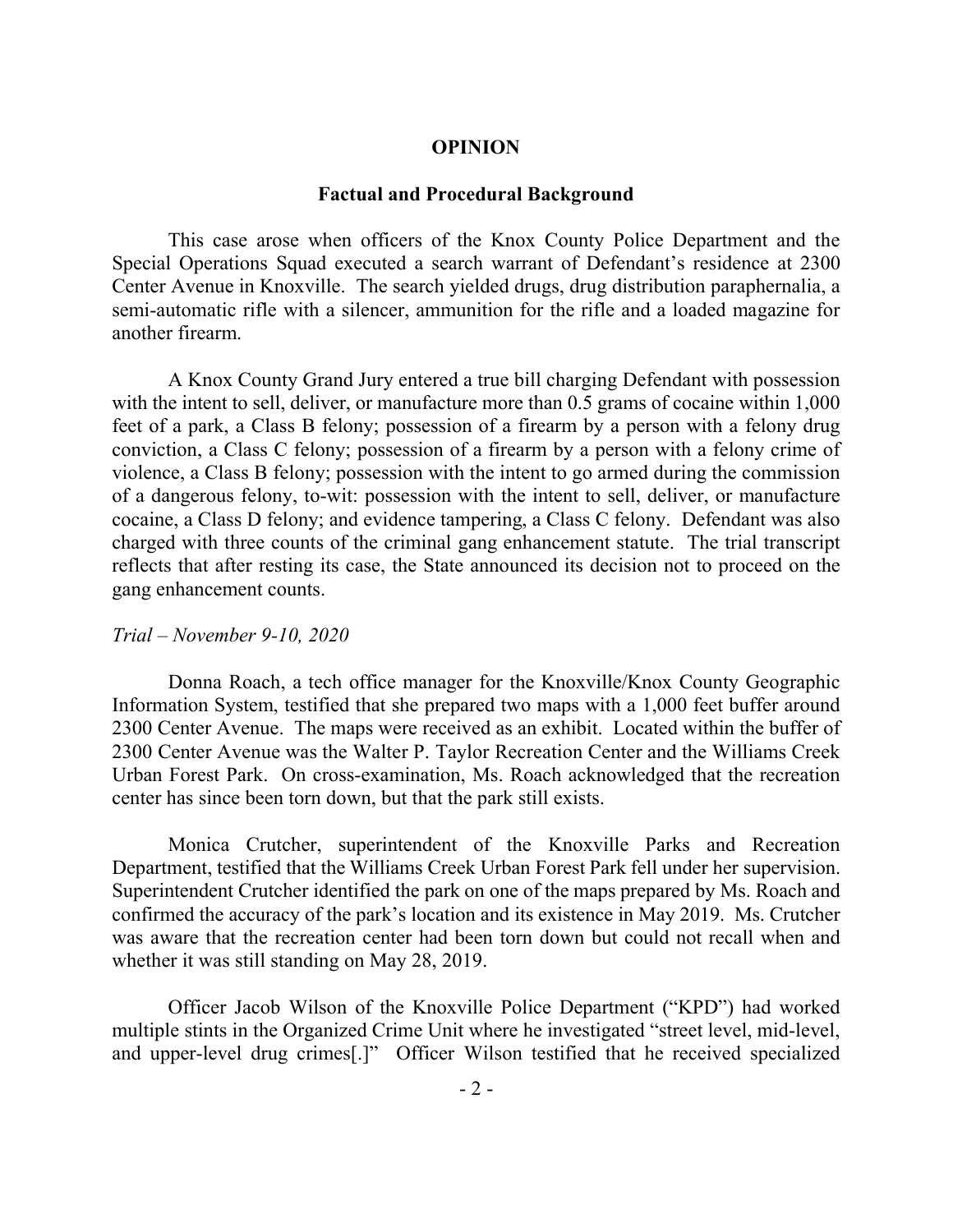training in undercover drug operation from the KPD, the Tennessee Bureau of Investigation ("TBI"), Law Enforcement Training Associates, and the Tennessee Gang Investigators Association, conducted multiple undercover operations with both state and federal law enforcement agencies, and was involved in sixty-three cases which led to the issuance and execution of twenty-five search warrants.

In May 2019, Officer Wilson, with the assistance of a confidential informant, had the residence located at 2300 Center Avenue under surveillance. Based on information obtained from the surveillance, Officer Wilson obtained a warrant to search the residence. The warrant was executed on May 28, 2019, around 1:30 p.m. by Officer Wilson and officers of the Special Operations Squad of the KPD, more commonly referred to as the "SWAT Team." As they approached the residence, Officer Wilson observed Defendant first standing in the threshold of the open front doorway and then fleeing to the interior of the residence. The SWAT team entered the residence and followed Defendant inside the house while Officer Wilson maintained a position outside. Defendant was arrested in the open doorway of the only bathroom in the house. Once Defendant was secured and the residence was cleared of any occupants, Officer Wilson entered the residence and took photographs. The residence was a two-bedroom house. One of the bedrooms was used for storage. The second bedroom appeared to be used as a bedroom and contained photographs of Defendant and men's clothing in the closet.

Officer Wilson identified the items that were seized during the search in a series of photographs which were exhibited to the jury. Among the items were a white powder substance in a plastic bag which tested positive for cocaine in a field test; a black, AR-15 rifle with a loaded 30-round magazine; a .45 caliber loaded magazine for a Smith & Wesson handgun; a black digital scale with powder residue; and a metal measuring spoon with powder residue.

Officer Wilson explained the significance of finding powder residue on the digital scale and the measuring spoon:

That's evidence, in my training and experience, that both of those items have been used as drug distribution paraphernalia. It's common for drug distributors to weigh out quantities of whatever substance that they're selling prior to packaging it or prior to selling it so that they know exactly what weight that they're selling to a customer.

Also, the measuring spoon is typically used to measure out various quantities of drugs, including cocaine, whether that – that measurement is being placed into water with baking soda to be made into crack cocaine or measuring out powder itself to be weighed on the scale. So, it's significant that both of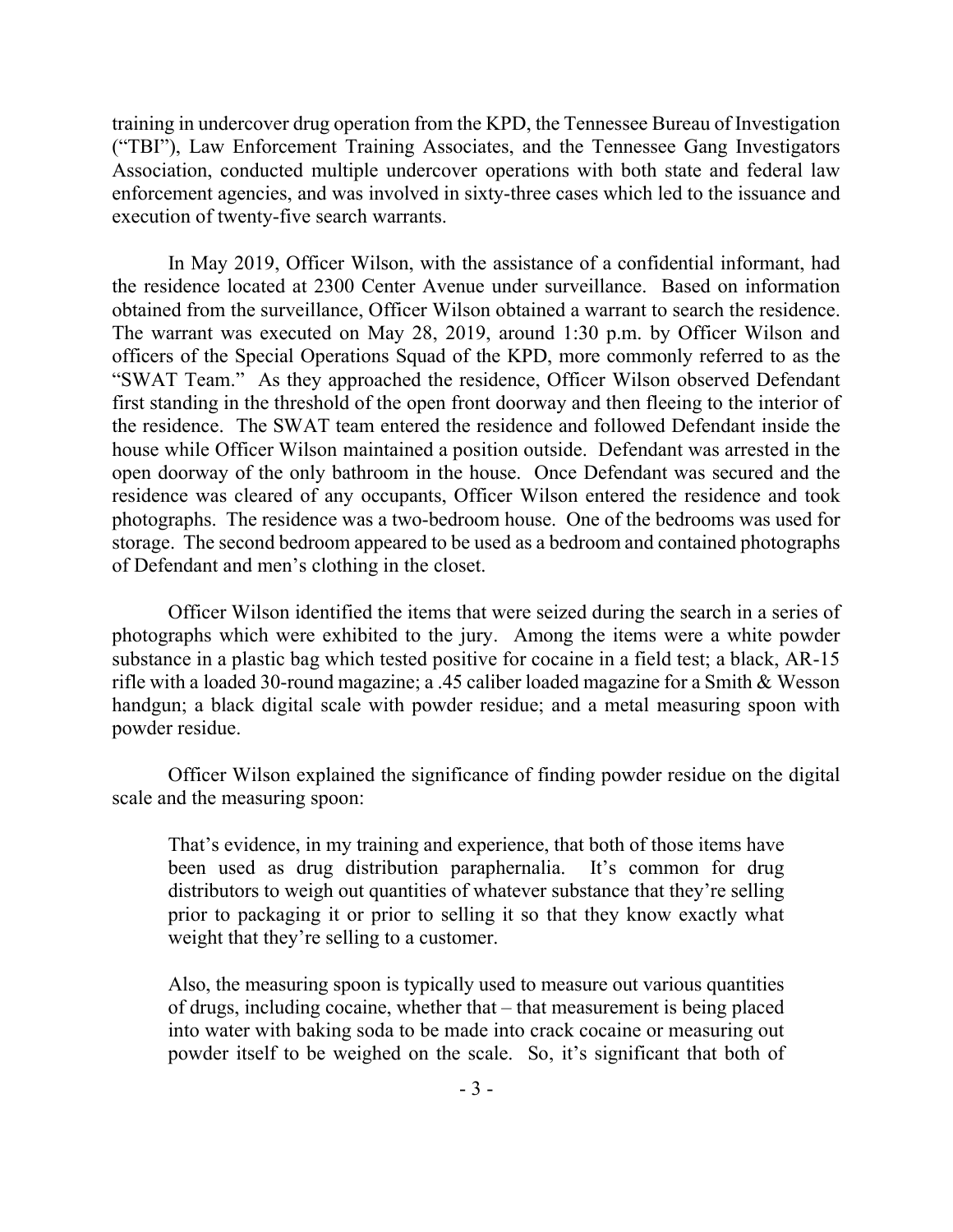those had the powdery residue on it to  $-$  to show evidence that  $-$  that they've been used in the distribution of cocaine.

The measuring spoon and the plastic bag with the white powdery substance were found on the floor near the bathroom where Defendant was taken into custody. The bag with the white powdery substance was later weighed on a digital scale at the KPD Organized Crime Unit office and its gross weight was 15.7 grams. Officer Wilson explained that the amount of the cocaine in the plastic bag suggested a distribution amount because it was large enough to be divided into smaller amounts for sale.

Officer Wilson testified that a number of small empty plastic bags were found in the toilet bowl. He testified that sellers use bags to package drugs for sale. He explained how plastic bags are used differently by a seller and a user:

Typically, when you see large quantities of these baggies, especially when they are empty, it's indicative that this person possesses this paraphernalia with the intent to package some sort of narcotic or some sort of controlled substance to  $-$  to sell it. We can find these baggies with someone who has used, but typically it's a single baggie or maybe one or two that have been discarded in a vehicle that contain residue in it from where they've purchased that inside that baggie, used the contents of it, consumed the contents of its, and then discarded it. These all were unused baggies or appeared to be unused baggies in a large quantity.

Based on his experience and training, Officer Wilson opined that the plastic bags were discarded in an attempt to destroy evidence:

It appears that there's some of them that have already made it down the toilet. And actually, when we entered the residence, the – the toilet was running. So, it had just been flushed. So, it's my belief, based upon that and the other drug paraphernalia or drug distribution paraphernalia evidence that's lying in and around the toilet now, that – that there were other substances or other items that were discarded or destroyed by flushing it down the toilet before we made entry and secured the Defendant.

In terms of the rifle and ammunition found in the residence, Officer Wilson testified that the AR-15 rifle was found in the closet of the bedroom which contained photographs of Defendant and men's clothing. The rifle was affixed with a silencer and a bipod and was loaded with a 30-round magazine in its well and a bullet in the chamber. The cartridges in the rifle magazine were "double stacked" in a side-by-side configuration. A magazine cartridge for a Smith & Wesson handgun was found in the same closet as the rifle. The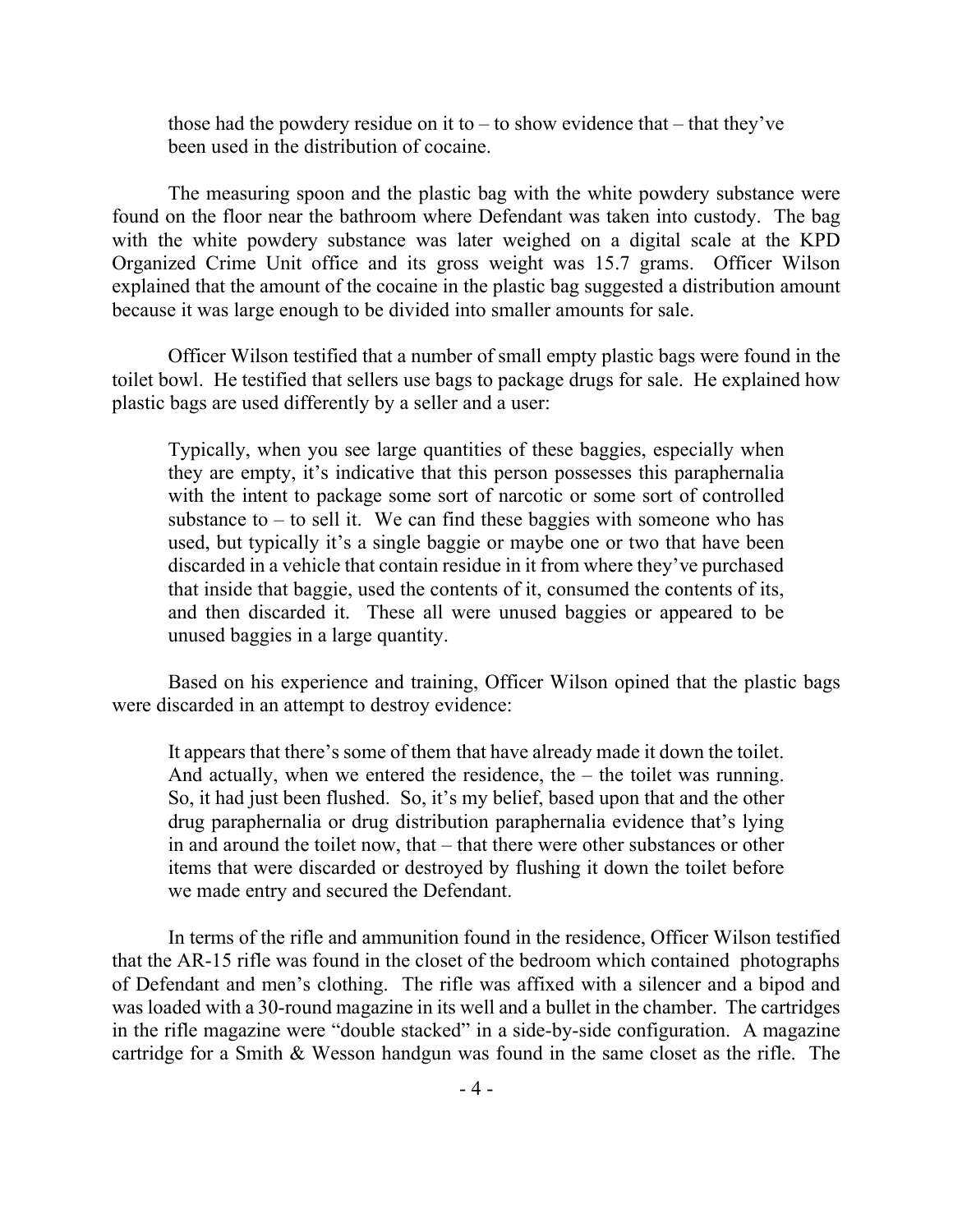magazine was inside a man's tennis shoe and contained fourteen rounds. A Smith & Wesson handgun was not found in the residence.

Following the search, Officer Wilson and Detective Bruce Conky interviewed Defendant at the police station. Detective Conky was a task force officer in the Drug Enforcement Agency who retired prior to Defendant's trial. Officer Wilson testified that Defendant waived his rights and agreed to give a statement which was recorded on a video device at the police station. Defendant's redacted statement was played to the jury during Officer Wilson's testimony.

The recording shows Defendant seated with his hands cuffed behind his back talking to a man later identified as Detective Conky. Defendant tells Detective Conky that "I really want to talk to you about some s\*\*\*." Detective Conky assures Defendant that he wants to talk to him "about anything" but that he needs to wait for Defendant to first be advised of his rights so that "everything is straightforward." Officer Wilson enters the room and Detective Conky asks him if he has the search warrant because Defendant "wanted to see it." Officer Wilson re-cuffs Defendant's hands in front so he can be seated more comfortably. Defendant reads the warrant, questions its validity and asks what was found in his residence during the search. Officer Wilson advises Defendant that over half ounce of cocaine and a rifle were found in the search. As Officer Wilson begins advising Defendant of his rights, Defendant joins in and recites the rights along with Officer Wilson. Officer Wilson advises Defendant to listen instead and respond when asked about each right. The recording is "paused" for a redacted portion and when it resumes, Detective Conky is heard asking Defendant the going rate for an ounce. Defendant responds, "about \$1,300."

During the course of the interview, Detective Conky tries to elicit information about Defendant's supplier. Defendant expresses concern about his supplier and is unwilling to call his supplier in a controlled call from the police station. Defendant eventually replies that he got the drugs from "Doug" . . . a dude from Atlanta." Defendant states that he and "Doug" used to live together and at one time, Defendant had leased the house at 2300 Center Avenue to "Doug." Defendant admits that "Doug" will supply him with "whatever I want." He reveals that he "can get a kilo for \$7,000," including "ice" and "H." When Detective Conky asks why there is a great interest in "ice," Defendant explains that "dogs can't smell 'ice.'"

During the interview, Defendant repeatedly asks the officers "what are you going to do for me?" Officer Wilson explains that they need to verify any information Defendant provides. Defendant states that he is "100% real" in talking to the officers. Defendant expresses that he is fearful that talking to the officers might "get him killed" because "you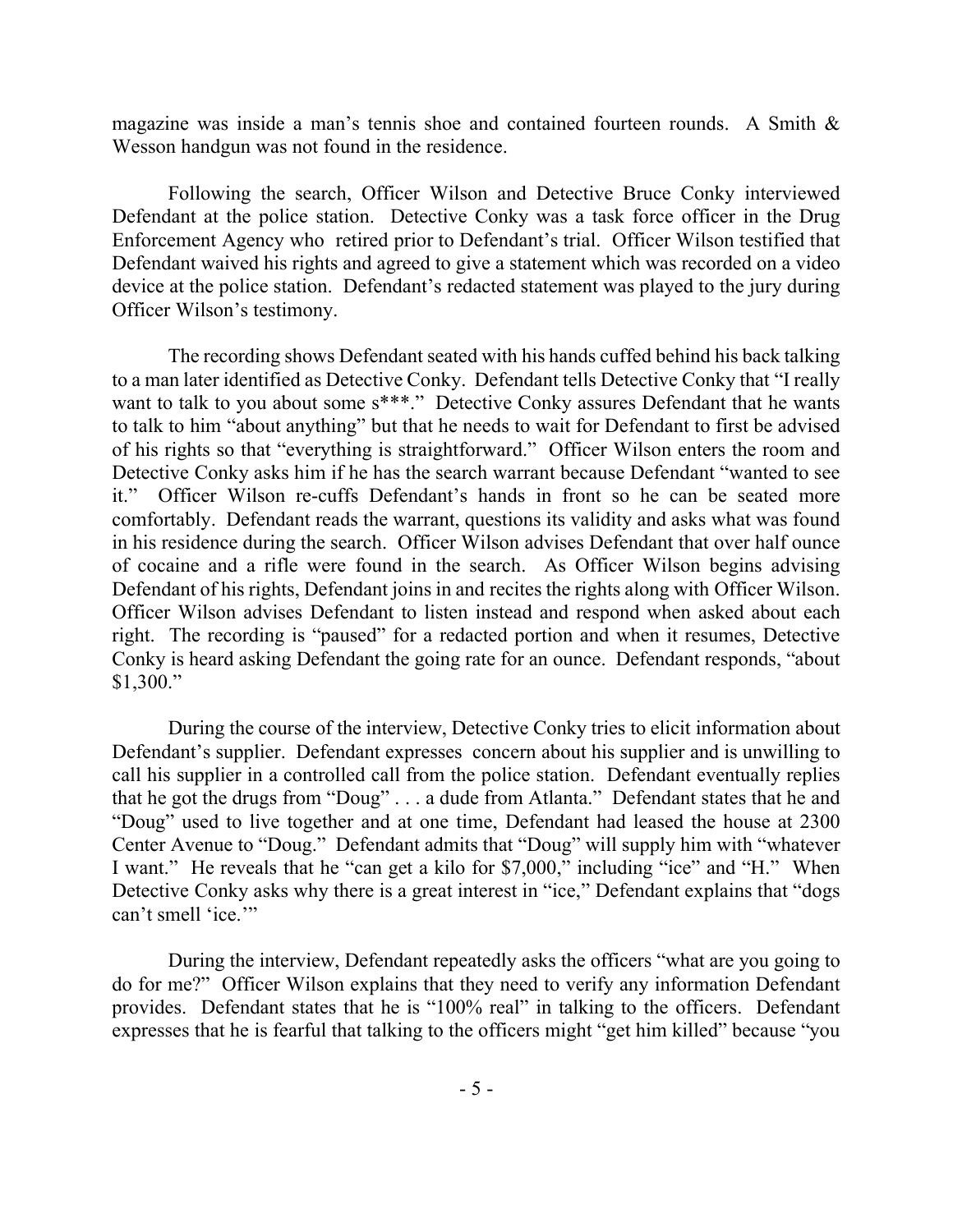took my rifle (during the search)." Defendant states that "Doug" had his cousin "killed." Detective Conky tells Defendant that he cannot promise Defendant anything.

As for the rifle, Defendant tells the officers that he purchased it from three men "maybe an hour or two" before the search. The rifle was purportedly used in a robbery where someone was killed. At least one of the men who sold him the rifle was in the house when law enforcement arrived to execute the search warrant. Defendant states that the man "weaseled out the back door." Defendant indicates that he does not know what a suppressor is and maintains that he had "never" used the rifle and adds that he does not carry guns or keep any in his home except for the rifle found in the search. He admits that he purchased the rifle "to protect himself" if things turn awry "overseas." Toward the end of the recording, Defendant admits to flushing the drugs down the toilet when the Special Operations Squad entered the residence.

After the recorded statement was played to the jury, Officer Wilson testified that the recording accurately represented the interview and that during the interview, Defendant provided information consistent with the investigation. Defendant admitted that his fingerprints would be found on the rifle which he purchased for \$300 from a woman right before the warrant was executed. In addition to the rifle, drugs, and drug distribution paraphernalia, Officer Wilson testified that he seized four phones. One of the phones was forensically extracted and was brought to the interview room during Defendant's interview.

Officer Wilson testified that people involved in an illegal drug enterprise will "take measures to safeguard their residences beyond what is typically seen with ordinary citizens." According to Officer Wilson, such safeguards are commonly used by dealers to protect their drugs, money, or weapons. In this case, Officer Wilson observed a make-shift barricade on the back door of Defendant's residence.

On cross-examination, Officer Wilson acknowledged that he did not know when the make-shift locking mechanism was installed on the back door and did not recall Defendant stating when he moved into the house at 2300 Center Avenue. Officer Wilson agreed that he and Detective Conky were trying to get information about other people during the interview and that Defendant in fact provided some information that was later corroborated. He explained that in the video of the interview, he can be seen leaving the interview room several times to corroborate Defendant's information.

Officer Wilson agreed that drug dealers can also be users. He stated that in his experience and training, it is not unusual for a person caught with "a certain amount of drugs" to claim that the drugs are for personal use. He acknowledged that while a user may purchase a large amount, doing so is "very uncommon" and based on market value,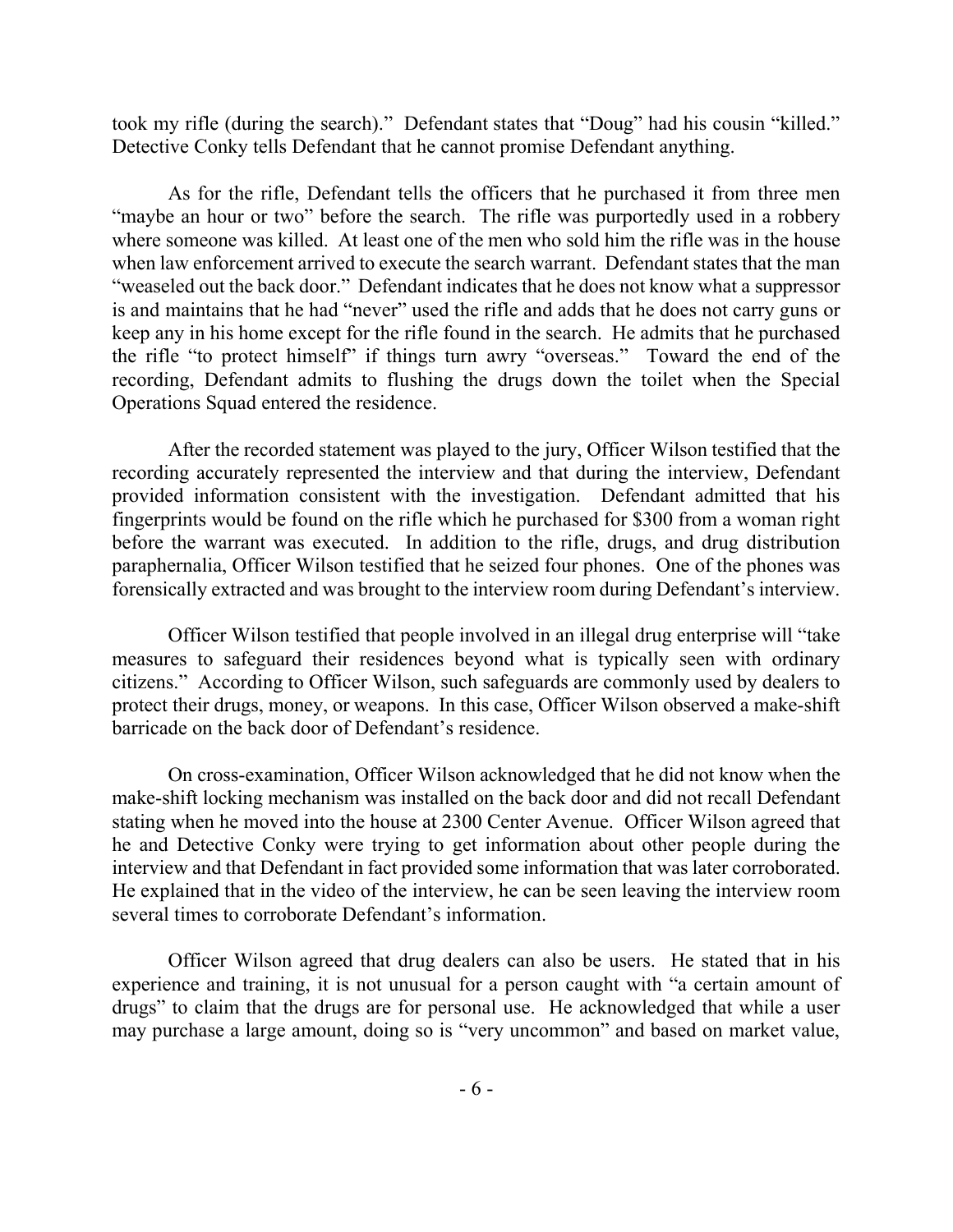Officer Wilson maintained the amount of cocaine found in Defendant's house suggested possession for distribution:

I will agree that while it's not unheard of [for a person to purchase a large quantity of a drug for personal use], that it's very uncommon. Based on my training and experience and knowledge of drug current trends, prices of drugs, I know that the half ounce quantity that was recovered from the residence at 2300 Center Avenue during the execution of our search warrant has an approximate street value of about \$600.00, and that's going off the current trend of about \$1,200.00 for an ounce of cocaine.

Officer Wilson testified that a cocaine user typically keeps under a gram and will usually have some kind of device to ingest the cocaine or smoke the cocaine such as a shortened straw, or a pipe or a soda can fashioned into a pipe. He stated that no such devices were found in the search of Defendant's residence. Officer Wilson also agreed that purchasing a large amount of cocaine will generally discount the price of the drugs per unit and that "it is a possibility" for a person to purchase a large quantity of drugs if the drugs were of "higher quality."

Officer Wilson did not know the weight of the drugs Defendant flushed down the toilet but based on information learned in Defendant's interview, he knew that the amount of what was flushed was larger than the amount that was recovered Officer Wilson maintained that the amount of cocaine, the paraphernalia used to measure the cocaine, the rifle and the ammunition suggest that Defendant was operating a drug distribution from his residence.

The plastic bag with the white powdery substance was submitted to the TBI for analysis. Special Agent Jacob White, a forensic scientist at the TBI analyzed the substance and detailed his findings in a report which was exhibited to the jury. Agent White testified that the substance was cocaine and its net weight was 14.35 grams. On cross-examination, Agent White stated that the substance was not tested for its purity.

Sergeant Brian Dalton, the forensic firearm and tool mark examiner in the KPD, examined the rifle, the two magazines, and the cartridges in the magazines. Sergeant Dalton identified the firearm as an AR-15 platform modern sporting rifle manufactured by Colt. He indicated that the AR-15 was a civilian copy of the military M16 version because it was semi-automatic and equipped with a safety feature. He tested the trigger pull of the AR-15 and confirmed that it met factory specifications. The barrel of the rifle was equipped with a suppressor or silencer which had no markings such as a serial number, the name of the manufacturer, and the location of its manufacture. The lack of markings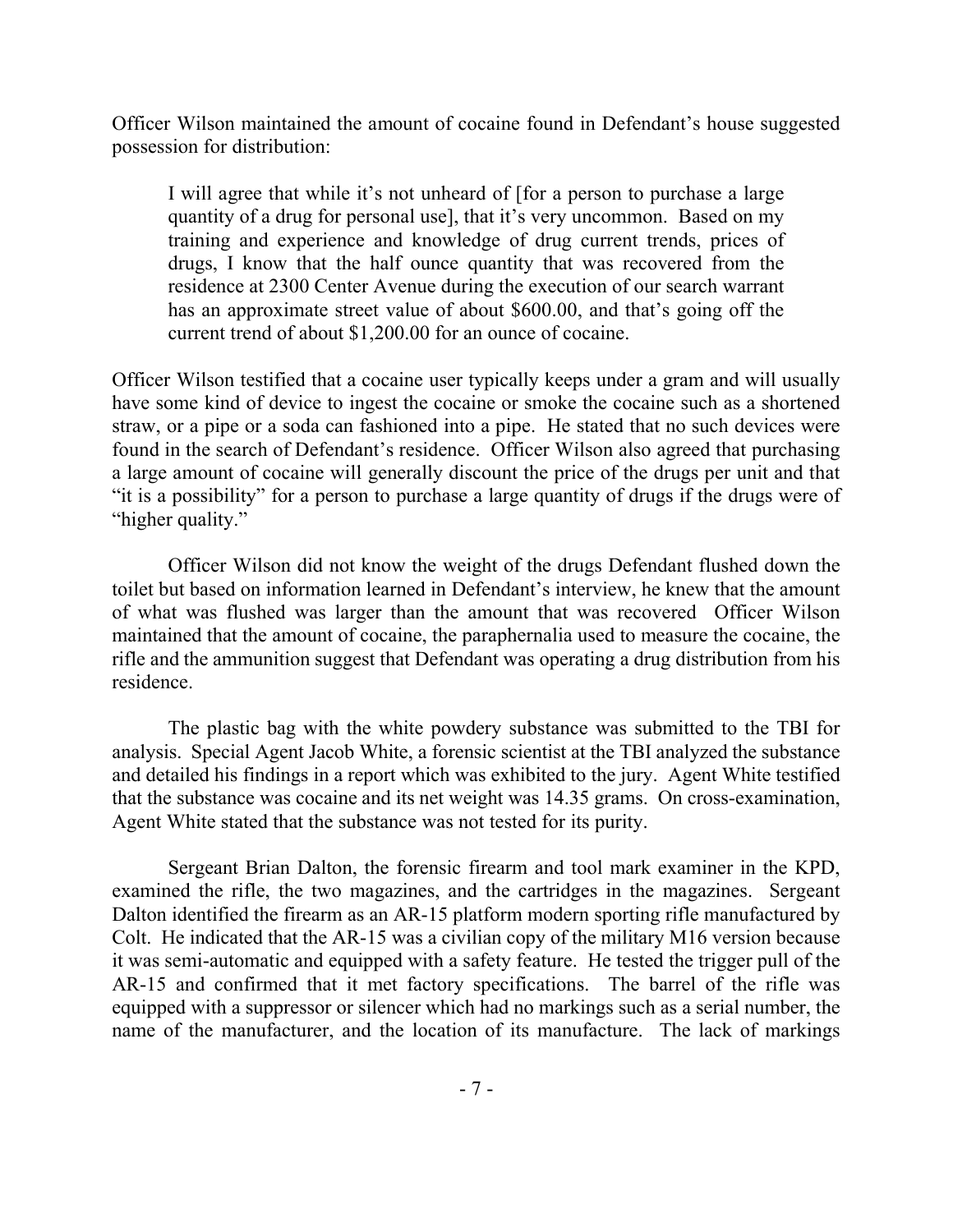suggested that the suppressor was illegal but it was operational. The rifle also had a scope and was also attached to a bipod.

Sergeant Dalton examined the magazine for the rifle. The magazine was loaded with fourteen .223 caliber cartridges and had a capacity of thirty cartridges. He test-fired the rifle and dusted the rifle for fingerprints to determine whether the rifle had been used in another crime. He confirmed that the rifle was operational as designed and the matching cartridges in the magazine were functional. The rifle was not connected to other crimes. Sergeant Dalton also examined a .40 caliber Smith & Wesson pistol magazine which had the capacity to hold sixteen cartridges. There were fifteen cartridges in this magazine.

Before the State rested its case, the parties made the following stipulation regarding the two firearm counts:

On May 28, 2019, the Defendant, James Clark McKenzie, had a prior felony which qualifies under T.C.A. Section 39-17-1307(b)(1)(B).

On May 28, 2019, the Defendant, James Clark McKenzie, had a prior felony which qualifies under T.C.A. Section 39-17-1307(b)(1)(A).

The trial court instructed the jury that "[t]he fact Mr. McKenzie may have suffered a conviction at some point in time in his past in no way impairs his presumption of innocence in this case." The State thereafter rested its case. Defendant did not testify or offer proof. Based on the evidence, the jury convicted Defendant as charged in the five counts of the indictment.

## *Sentencing – January 11, 2021*

Prior to sentencing, the trial court noted that Tennessee Code Annotated section 39- 17-432 was amended effective September 1, 2020, and asked the parties for their position on which version of the statute was applicable in sentencing Defendant in count one. The State argued that the earlier version of the statute applied because the amendment did not indicate "in its silence or in its writing that it's retroactive." The trial court questioned whether the Criminal Savings Clause was applicable, reset the hearing so it could consider the applicability of the statute in question, and asked the parties to "get me anything and everything that you can that supports your position on the application of the amendments to 39-17-432."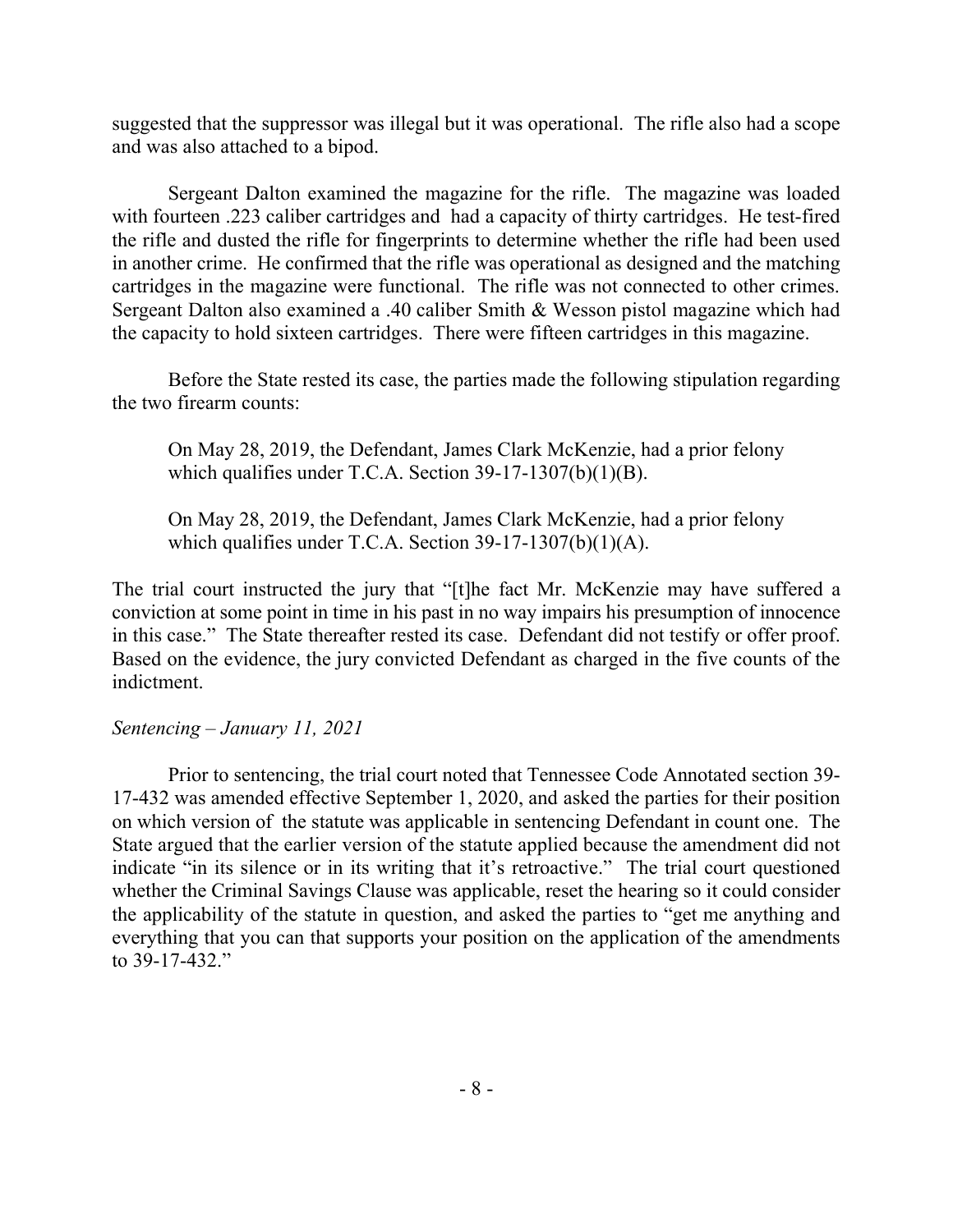#### *Sentencing – January 14, 2021*

The sentencing hearing resumed and the trial court announced that Defendant was subject to the earlier version of the statute based on the plain language of Public Chapter 803, section 12 of the Public Act: "This act shall take effect September 1, 2020, the public welfare requiring it, and applies to offenses committed on or after that date."

Because no notice for range of punishment had been filed, the trial court applied the earlier version of Code section 39-17-432 and sentenced Defendant as a Range I offender in all five counts, imposing an effective fifteen-year sentence: twelve years for possession with the intent to sell or deliver cocaine, with the first eight years of the sentence to be served at one-hundred percent, *see* T.C.A. § 39-17-432(c) (2019) (count one); twelve years for possession of a firearm with a previous conviction for a violent felony (count three); three years at one-hundred percent for possession of a firearm during the attempt to commit a dangerous felony (count four); and six years for evidence tampering (count five). The trial court did not announce a sentence for unlawful possession of a firearm with a previous conviction for a drug felony conviction (count two); however, the judgment form for count two reflects that Defendant was sentenced to twelve years and that count two merged with count three. The trial court ran all counts concurrently except for the mandatory consecutive three-year sentence in count four for possession of a firearm with the intent to go armed during the commission of a dangerous felony. *See* T.C.A. § 39-17-1324(e)(1) (2019).

At the hearing on his motion for a new trial, Defendant again challenged his sentence for the possession with intent to sell within a drug-free zone arguing that the Criminal Savings Statue applied and he should have been sentenced under the amended statute. He also argued that the under the amended statute, the park zone was located beyond 500 feet. The trial court denied this claim based on the plain language of the public chapter, denied all other claims, and overruled the motion for a new trial. It is from these judgments that Defendant filed a timely appeal.

#### **Analysis**

#### **I. Sufficiency of the Evidence**

Defendant contends that the evidence is insufficient to support his conviction for possession with the intent to sell more than 0.5 grams of cocaine because the cocaine found in his possession was for his personal use. As supporting proof, he relies on Officer Wilson's testimony that it was "not unheard of" for a user to purchase a large amount of drugs to get a discounted price per unit and to purchase cocaine at greater purity. The State argues that the evidence shows Defendant possessed the cocaine with the intent to sell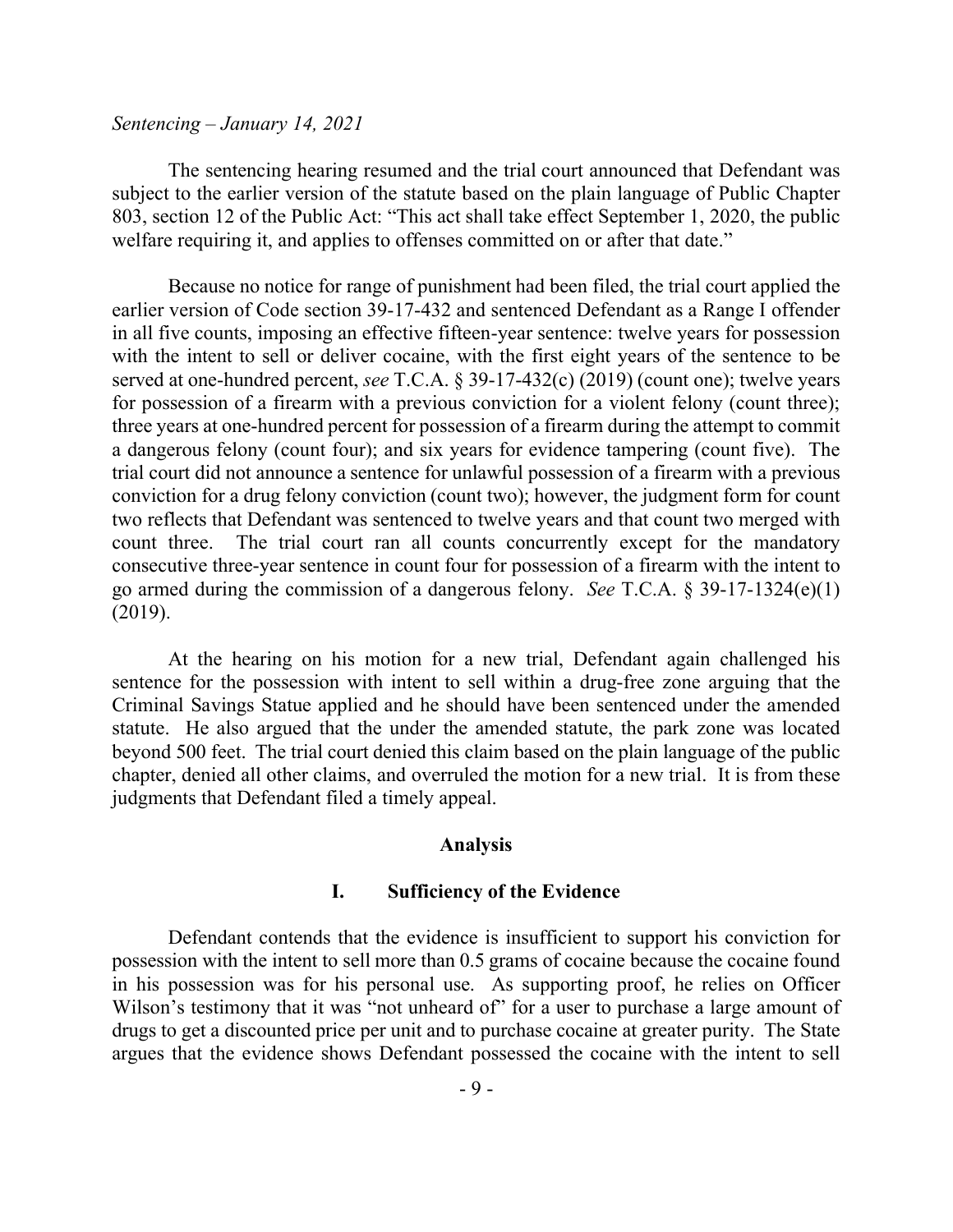based on the amount of the cocaine, the presence of materials commonly used to weigh, measure, and package cocaine, the AR-15 rifle, and Defendant's confession to Officer Wilson that he did in fact sell drugs. We agree with the State.

When a defendant challenges the sufficiency of the evidence, this court is obliged to review that claim according to certain well-settled principles. "A guilty verdict 'removes the presumption of innocence and replaces it with a presumption of guilt.'" *State v. Reynolds,* 635 S.W.3d 893, 914 (Tenn. 2021) (quoting *State v. Gentry,* 538 S.W.3d 413, 420 (Tenn. 2017)); *State v. Allison,* 618 S.W.3d 24, 33 (Tenn. 2021). The burden is then shifted to the defendant on appeal to demonstrate why the evidence is insufficient to support the conviction. *Allison,* 618 S.W.3d at 33; *State v. Jones,* 589 S.W.3d 747, 760 (Tenn. 2019). The relevant question the reviewing court must answer is whether any rational trier of fact could have found the accused guilty of every element of the offense beyond a reasonable doubt. *Allison,* 618 S.W.3d at 33-34 (quoting *Jackson v. Virginia*, 443 U.S. 307, 319 (1979)); *see also* Tenn. R. App. P. 13(e). This standard of review is identical whether the conviction is predicated on direct or circumstantial evidence, or a combination of both." *State v. Williams*, 558 S.W.3d 633, 638 (Tenn. 2018) (citing *State v. Dorantes*, 331 S.W.3d 370, 379 (Tenn. 2011)).

On appeal, "all reasonable and legitimate inferences from the evidence must be drawn in favor of the prosecution and all countervailing evidence discarded." *State v. Weems*, 619 S.W.3d 208, 221 (Tenn. 2021) (same standard of review applies when examining the sufficiency of the evidence and a motion for judgment of acquittal). As such, this court is precluded from re-weighing or reconsidering the evidence when evaluating the convicting proof. *State v. Stephens*, 521 S.W.3d 718, 724 (Tenn. 2017). Questions concerning the credibility of the witnesses and the weight and value to be given to evidence, as well as all factual issues raised by such evidence, are resolved by the trier of fact and not the appellate courts. *State v. Miller*, 638 S.W.3d 136, 157 (Tenn. 2021); *Allison,* 618 S.W.3d at 34. We defer to the jury's credibility determinations because a jury is in the best position to assess a witness's credibility:

The trial judge and the jury see the witnesses face to face, hear their testimony and observe their demeanor on the stand. Thus the trial judge and jury are the primary instrumentality of justice to determine the weight and credibility to be given to the testimony of witnesses. In the trial forum alone is there human atmosphere and the totality of the evidence cannot be reproduced with a written record in this Court.

*Williams*, 558 S.W.3d at 639 (quoting *Bolin v. State*, 405 S.W.2d 768, 771 (1966)).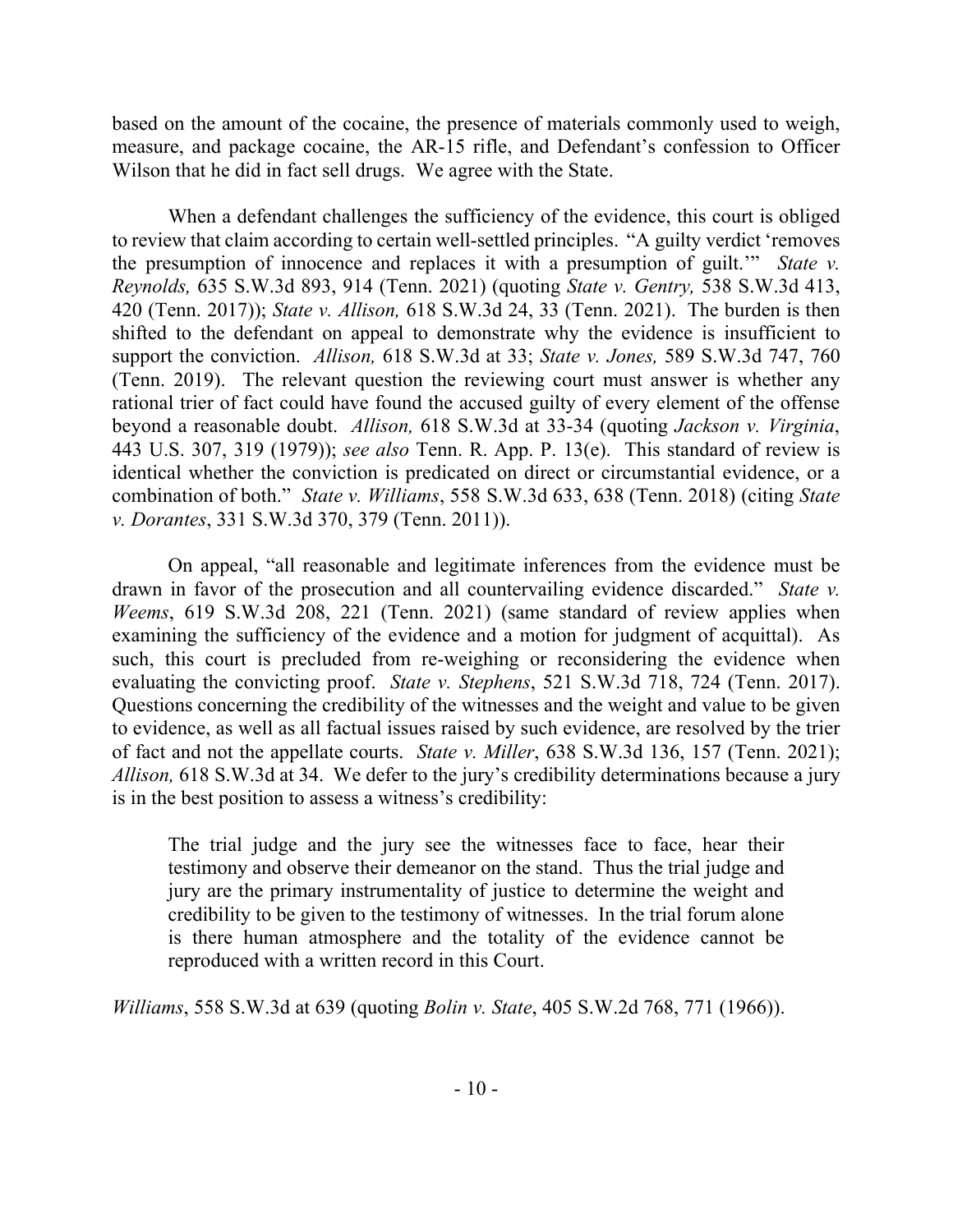Here, Defendant challenges his conviction for possession with the intent to sell more than 0.5 grams within a drug-free zone. In Tennessee, "[i]t is an offense for a defendant to knowingly . . . [p]ossess a controlled substance with intent to manufacture, deliver or sell the controlled substance." T.C.A.  $\S$  39-17-417(a)(4) (2019). At the time of the instant offense, the Drug-Free School Zone Act was invoked when the offense occurred within 1,000 feet of a designated drug-free zone. *Id.* § 39-17-432(b)(1) (2019).

Possession of a controlled substance may be actual or constructive. *State v. Robinson*, 400 S.W.3d 529, 534 (Tenn. 2013) (citing *State v. Shaw*, 37 S.W.3d 900, 903 (Tenn. 2001)). The intent of the possession "may be inferred from the amount of a controlled substance or substances possessed by an offender, along with other relevant facts surrounding the arrest, that the controlled substance or substances were possessed with the purpose of selling or otherwise dispensing." T.C.A. § 39-17-419. Such "other relevant facts" that can give rise to an inference of intent to sell or deliver include the weight and street value of the drugs, the packaging of the drugs, the presence of a large amount of cash, and the presence of weapons. *See State v. Nelson,* 275 S.W.3d 851, 867 (Tenn. Crim. App. 2008) (sufficient circumstances from which the jury could reasonably infer that the defendant intended to sell the cocaine where defendant was spotted in a location known for illegal drug sales, in possession of cocaine inconsistent with personal use, coupled with \$114 in cash and a check for an unspecified amount); *State v. Logan,* 973 S.W.2d 279, 281 (Tenn. Crim. App. 1998) (a large amount of cash found in conjunction with several small bags of cocaine provided sufficient evidence of intent to sell); *State v. Brown*, 915 S.W.2d 3, 8 (Tenn. Crim. App. 1995) (the absence of drug use paraphernalia and the manner of packaging of drugs supported an inference of intent to sell); *State v. Matthews*, 805 S.W.2d 776, 782 (Tenn. Crim. App. 1990) (finding testimony of amount and street value of 30.5 grams of cocaine was admissible to infer an intention to distribute).

Viewing the evidence in the light most favorable to the State, the proof established that Defendant possessed more than 0.5 grams of cocaine with the intent to sell or deliver within 1,000 feet of a drug-free zone. First, the white powdery substance in the plastic bag found next to Defendant's feet at the time of his arrest constituted cocaine and weighed 14.35 grams. Second, the weight and street value of the cocaine was consistent with the intent to distribute. Third, Defendant was in possession of paraphernalia commonly used to measure, weigh, and package drugs for sale or distribution. Specifically, officers found a digital scale, a metal measuring spoon, and a number of empty plastic bags. Officer Wilson testified that both the digital scale and the measuring spoon contained powder residue, which was consistent with both devices having been used to weigh and measure cocaine for distribution. He also testified that plastic bags are commonly used to package drugs in smaller units to be sold to users. Moreover, the loaded AR-15, the matching ammunition, and the makeshift barricade at the back of the house evinced an intent to safeguard the drugs in the residence. Finally, Defendant admitted in his police interview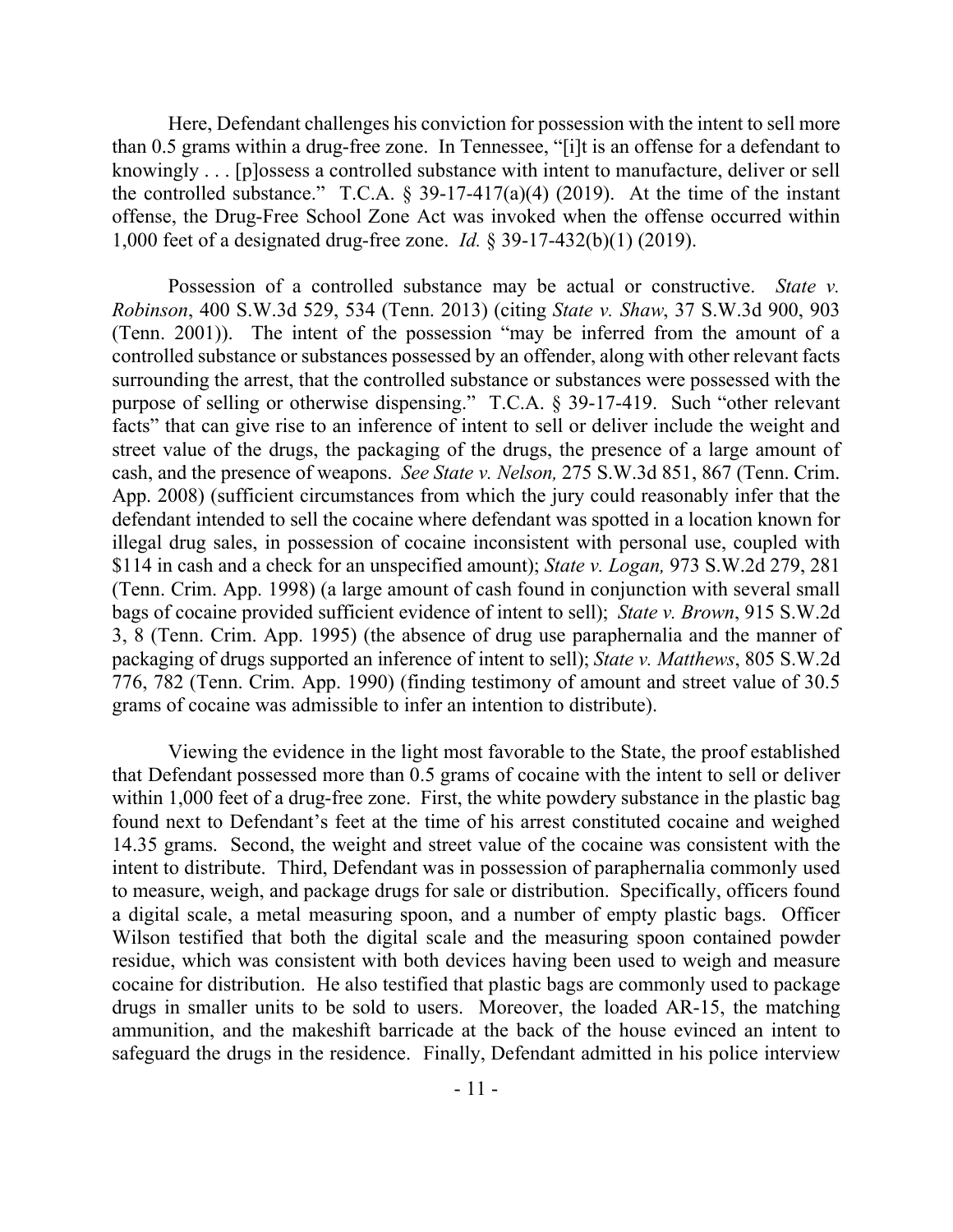to selling drugs. Such facts, overwhelmingly and convincingly, give rise to the inference that the cocaine in this case was for distribution, not for personal use.

Defendant argues that Officer Wilson's testimony supports his claim that a user can possess a large amount of drugs for personal use. However, Officer Wilson also testified that in this case, the evidence collected suggested possession of the cocaine for sale. Officer Wilson also stated that the lack of devices to ingest or smoke the cocaine militated against possession for personal use. In addition to Officer Wilson's testimony, the jury also watched Defendant's interview wherein he admitted to selling drugs supplied by "Doug," and admitted to buying the rifle to protect himself. By their verdict, the jury concluded that Defendant possessed the cocaine with the intent to sell or deliver.

Defendant does not challenge the jury's finding that this offense was committed in a drug-free zone as part of his sufficiency argument. He has instead challenged the Act with regard to his sentence. In any event, the record supports the jury's determination that Defendant possessed the cocaine with the intent to sell or deliver within 1,000 feet of a park. Defendant is not entitled to relief, and this conviction is affirmed.

### **II. Sentencing**

Defendant contends that the trial court erroneously sentenced him under the Drug-Free Zone Act ("the Act") in effect at the time he committed the offense of possession with the intent to sell or deliver 0.5 grams or more of cocaine within a drug-free zone. He argues that the Criminal Savings Statute ("Savings Statute") operates to entitle him to a lesser punishment because the Act does not expressly preclude its application. The State argues that the trial court properly sentenced Defendant under the Act at the time the offense was committed because the plain language of the amended Act's enabling legislation states that the amendment only applies to offenses committed on or after September 1, 2020. As for the Savings Statute, the State argues that the express language of the enabling legislation of the Act created an exception to the general provision of the Savings Statute. We agree with the State.

To decide which version of the Act applies to Defendant's felony drug possession conviction, we must interpret its language. Issues involving statutory construction present questions of law which are reviewed de novo with no presumption of correctness. *Kampmeyer v. State*, 639 S.W.3d 21, 23 (Tenn. 2022); *State v. Keese*, 591 S.W.3d 75, 78- 79 (Tenn. 2019); *State v. Gibson,* 506 S.W.3d 450, 455 (Tenn. 2016); *State v. Dycus*, 456 S.W.3d 918, 924 (Tenn. 2015). We determine legislative intent from the plain language of the statute, "read in context of the entire statute, without any forced or subtle construction which would extend or limit its meaning." *State v. Cauthern*, 967 S.W.2d 726, 735 (Tenn. 1998) (quoting *State v. Davis*, 940 S.W.2d 558, 561 (Tenn. 1997). When a statute is plain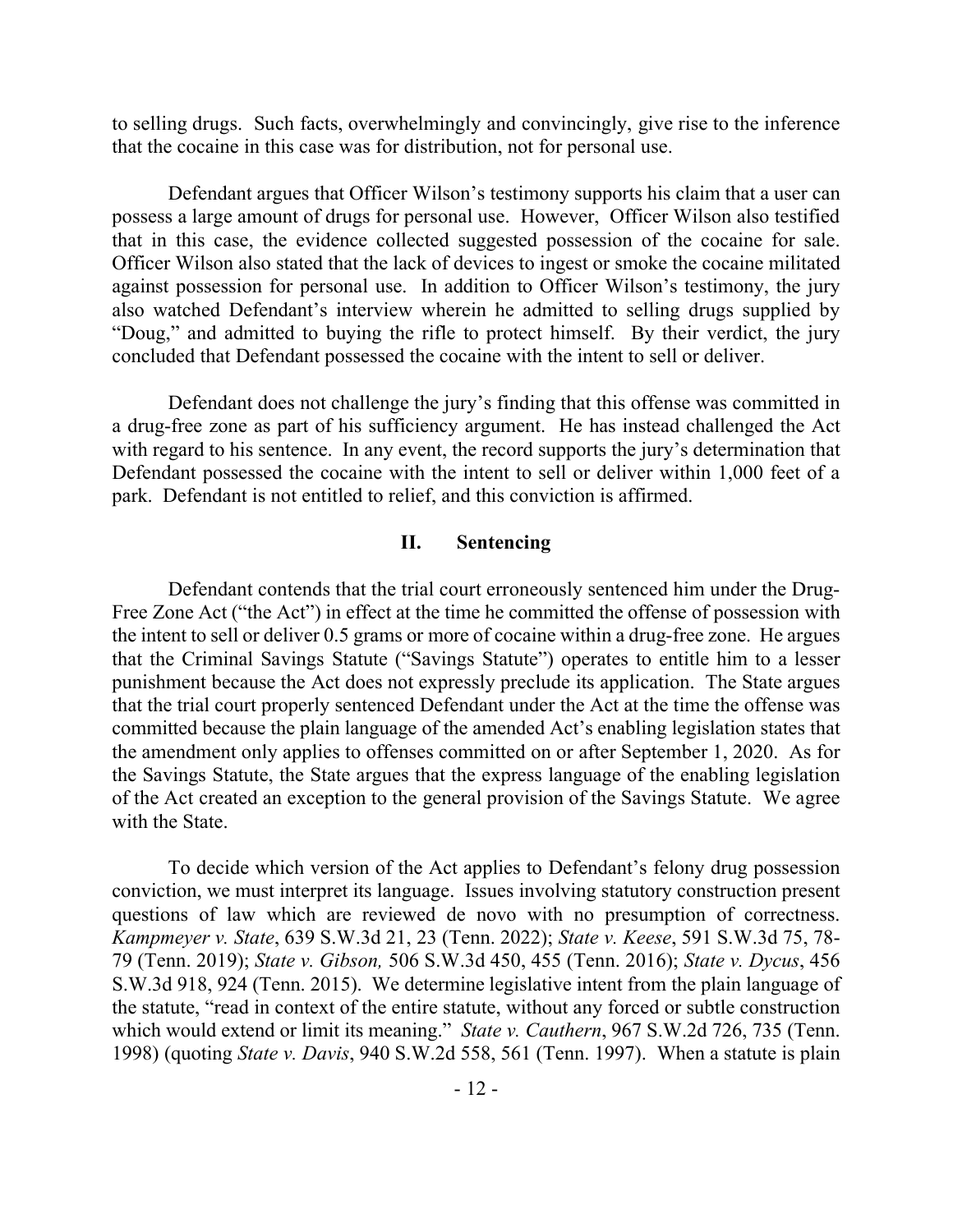and unambiguous, "we must apply its plain meaning in its normal and accepted use, without a forced interpretation that would limit or expand the statute's application." *Davis v. State*, 313 S.W.3d 751, 762 (Tenn. 2010); *see also Keese*, 591 S.W.3d at 79. In the event of a conflict, a more specific statutory provision takes precedence over a more general provision. *State v. Welch*, 595 S.W. 3d 615, 622 (Tenn. 2020); *also Cauthern*, 967 S.W.2d at 735. "Generally, statutes are presumed to apply prospectively in the absence of clear legislative intent to the contrary." *State v. Thompson*, 151 S.W.3d 434, 442 (Tenn. 2004); *Cauthern*, 967 S.W.2d at 735. "The legislature may limit a new sentencing enactment to prospective application." *Patrick Simpson v. State,* No. 01-C-019203-CR00098, 1992 WL 335937, at \*3 (Tenn. Crim. App., at Nashville, Nov. 18, 1992). Indeed, when construing a more recent statute in conjunction with pre-existing legislation, "we presume that the legislature has knowledge of its prior enactments and is fully aware of any judicial constructions of those enactments." *Davis*, 313 S.W.3d at 762; *see also Welch,* 595 S.W. 3d at 626.

Although not published with the rest of the statute in the Tennessee Code Annotated per standard practice, a statute's enabling provision is an expression of the General Assembly's intent regarding the statute. *Carter v. State,* 952 S.W.2d 417, 491, n.5 (Tenn. 1997); *see Cauthern,* 967 S.W.2d 726 at 735 ("[w]e conclude that the specific enabling provision of the 1993 act, which clearly states that the amendment applies to all offenses committed on or after July 1, 1993, controls").

At issue here are the amendments to Tennessee Code Annotated section 39-17- 1324. As stated previously, it is unlawful for a defendant to knowingly possess a controlled substance with the intent to sell, deliver, or manufacture it. T.C.A.  $\S$  39-17-417(a)(4) (2019). At the time of the commission of the offense, the Act was triggered when a drug offense occurred within 1,000 feet of a designated drug-free zone. In May 2019, the Act provided in relevant part:

A violation of § 39-17-417, or a conspiracy to violate the section, that occurs on the grounds or facilities of any school or within *one thousand feet (1,000')*  of the real property that comprises a public or private elementary school, middle school, secondary school, preschool, child care agency, or public library, recreational center or park *shall* be punished one (1) classification higher than is provided in § 39-17-417(b)-(i) for such violation.

*Id.* § 39-17-432(b)(1) (2019) (emphasis added). A defendant sentenced under the prior version of the Act was also "required to serve at least the minimum sentence for the defendant's appropriate range of sentence." *Id.* § 39-17-432(c) (2019).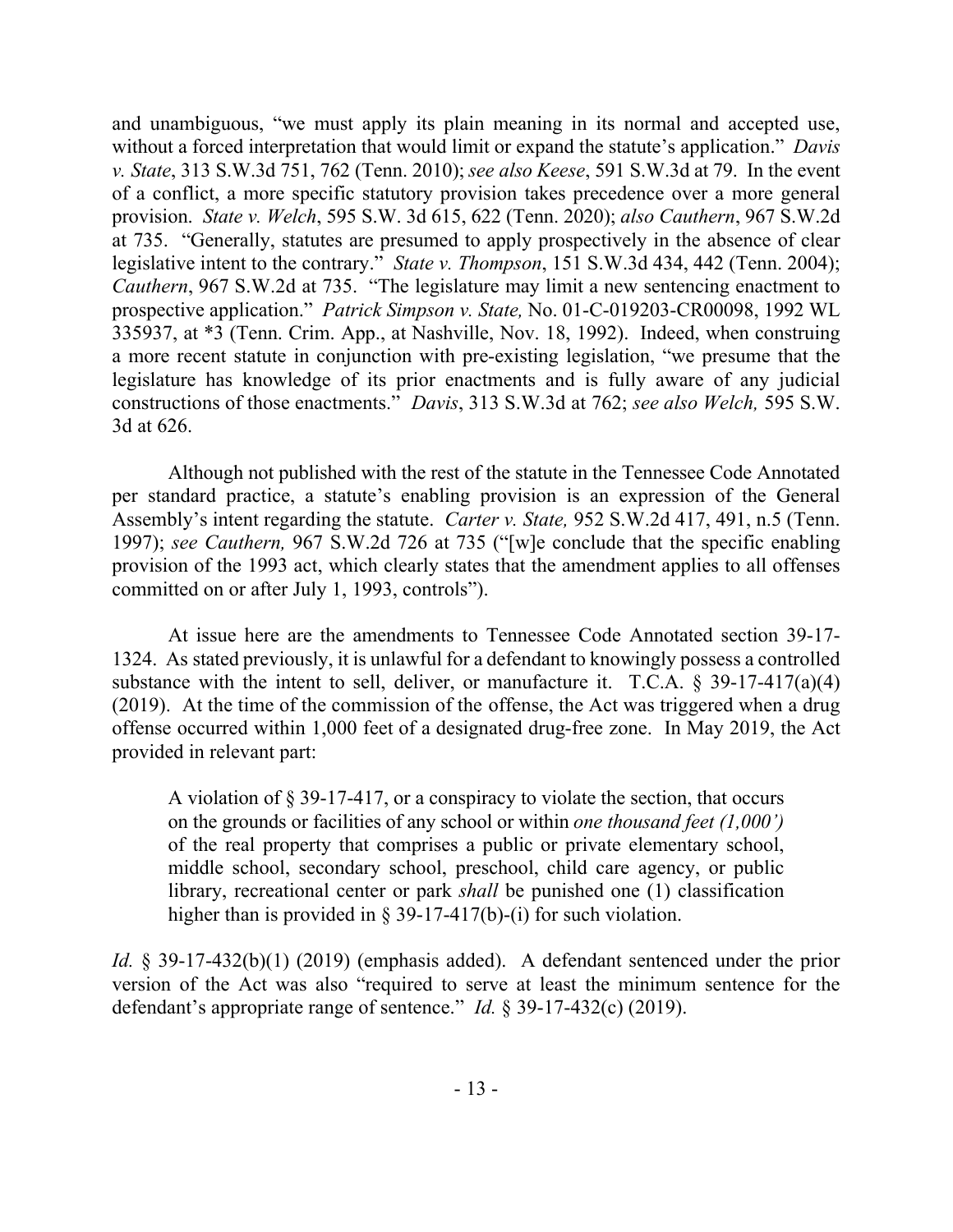The Act was subsequently amended to afford trial courts discretion in applying the sentence classification enhancement and reduced the distance for the enhancement from 1,000 feet to 500 feet of a drug-free zone's real property:

A violation of § 39-17-417, or a conspiracy to violate the section, *may* be punished one (1) classification higher than is provided in  $\S$  39-17-417(b)-(i) if the violation or the conspiracy to violate the section occurs:

(A) On the grounds or facilities of any school; or

(B) Within *five hundred feet* (*500'*) of or within the area bounded by a divided federal highway, whichever is less, the real property that comprises a public or private elementary school, middle school, secondary school, preschool, child care agency, public library, recreational center, or park.

*Id.* § 39-17-417(b)(1) (2020) (emphasis added). Under the amended Act, a defendant sentenced for violation of subsection (b) is no longer required to serve at least the minimum sentence. *Id.*  $\S 39-17-432(c)(1)$  (2020). That requirement is now a presumption that can be overcome:

There is a rebuttable presumption that a defendant is not required to serve at least the minimum sentence for the defendant's appropriate range of sentence. The rebuttable presumption is overcome if the court finds that the defendant's conduct exposed vulnerable persons to the distractions and dangers that are incident to the occurrence of illegal drug activity.

*Id.* § 39-17-417(c)(2) (2020).

In general, "a criminal offender must be sentenced pursuant to the statute in effect at the time of the offense." *Keese*, 591 S.W.3d at 82 (quoting *State v. Smith,* 893 S.W.2d 908, 919 (Tenn. 1994)). "When a penal statute or penal legislative act of the state is repealed or amended by a subsequent legislative act, the offense, as defined by the statute or act being repealed or amended, committed while the statute or act was in full force and effect shall be prosecuted under the act or statute in effect at the time of the commission of the offense." T.C.A. § 39-11-112 (Criminal Savings Statute). "The 'exception' to the savings statute is when 'the subsequent act provides for a lesser penalty, [in which case] any punishment imposed shall be in accordance with the subsequent act.'" *State v. Ariel Ben Sherman*, No. E2006-01226-CCA-R3-CD, 2007 WL 2011032, at \*4 (Tenn. Crim. App. July 12, 2007), *aff'd*, 266 S.W.3d 395 (Tenn. 2008); *see State v. Menke,* 590 S.W.3d 455, 468-70 (Tenn. 2019) (because amendments to the theft grading statute effectively changed and provided for a lesser penalty than its previous version, the Savings Statute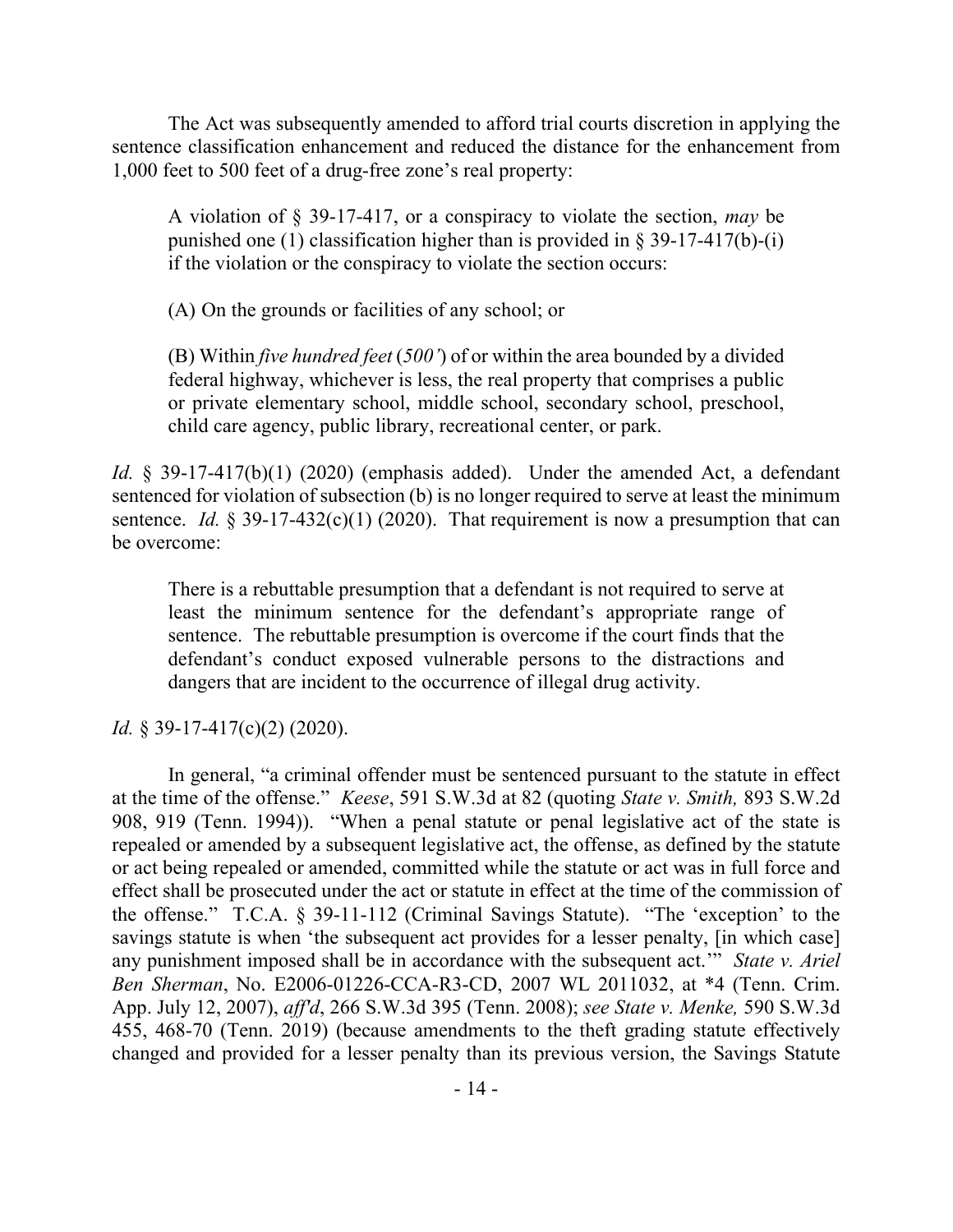was satisfied, and the amended version was applicable where the offense occurred before the amendment's effective date but defendant was sentenced after the effective date) *cf. Keese,* 591 S.W.3d at 84 (Savings Statute inapplicable where defendant was convicted and sentenced before effective date of the amendments to the theft grading statute); *State v. Tolle,* 591 S.W.3d 539, 545-46 (Tenn. 2019) (Savings Statute did not apply to authorize trial court to sentence defendant to a reduced grade of the convicted offense under amendment to theft grading statute upon revocation of defendant's probation). Furthermore, "a clear legislative directive regarding retroactive application is not required for a defendant to benefit from the lesser punishment imposed by the subsequent act." *Menke,* 590 S.W.3d at 470.

In this case, the legislature's intent of limiting application to offenses occurring on or after September 1, 2020, is expressed unambiguously in the language of the enabling provision for the Act which states, "This act shall take effect September 1, 2020, the public welfare requiring it, and applies to offenses committed on or after that date." 2020 Tenn. Pub. Acts, ch. 803, § 12. *See also State v. Douglas E. Linville*, No. W2019-02180-SC-R11-CD, --S.W.3d --, 2022 WL 1769068, at \*1, n.2. (Tenn. June 1, 2022) ("The 2020 amendment [to T.C.A. §39-17-432] applied to offenses that occurred on or after September 1, 2020"). This specific language of the enabling provision is essentially the same as the enabling language our Supreme Court interpreted in *Cauthern* to supersede the Savings Statute. *Cauthern*, 967 S.W.2d at 735. Defendant committed the offenses on May 28, 2019. Thus, by its terms, the September 2020 amendments to the Act do not apply to Defendant. *See Larry Catron v. State,* No. 03C01-9310-CR-00358, 1994 WL 176971, at \*1 (Tenn. Crim. App., at Knoxville, May 11, 1994) (Sentencing Reform Act of 1989 not retroactively applicable to petitioner where the language of the statute and the enabling legislation plainly states that the statute applies to offenders who are sentenced after the effective date); *see also State ex re. Bobby L. Crum v. McWherter,* No. 02-C01-9108-CC-00181, 1992 WL 99029, at \*2 (Tenn. Crim. App., at Jackson, May 13, 1992); *William Moree v. State*, No. E2005-02302-CCA-R3-HC, 2007 WL 465113, at \*1 (Tenn. Crim. App. Feb. 13, 2007).

In addition to the plain language of the enabling provision, the legislature's intent of applying the 2020 amendments to drug-free zone offenses committed on or after September 1, 2020 is confirmed by the most recent passage of Public Chapter No. 927. Under Public Chapter No. 927, a defendant who was sentenced under the pre-2020 version of the Act for offenses committed before September 1, 2020, may petition to be resentenced under the 2020 amendments. *See* Act of April 11, 2022, ch. 927 § 1 ("the court that imposed a sentence for an offense committed under this section that occurred prior to September 1, 2020, may, upon motion of the defendant or the district attorney general or the court's own motion, resentence the defendant pursuant to [2020 amendments]"); *see also Linville*, 2022 WL 1769068, at \*1, n.2 ("the statute was amended once again in 2022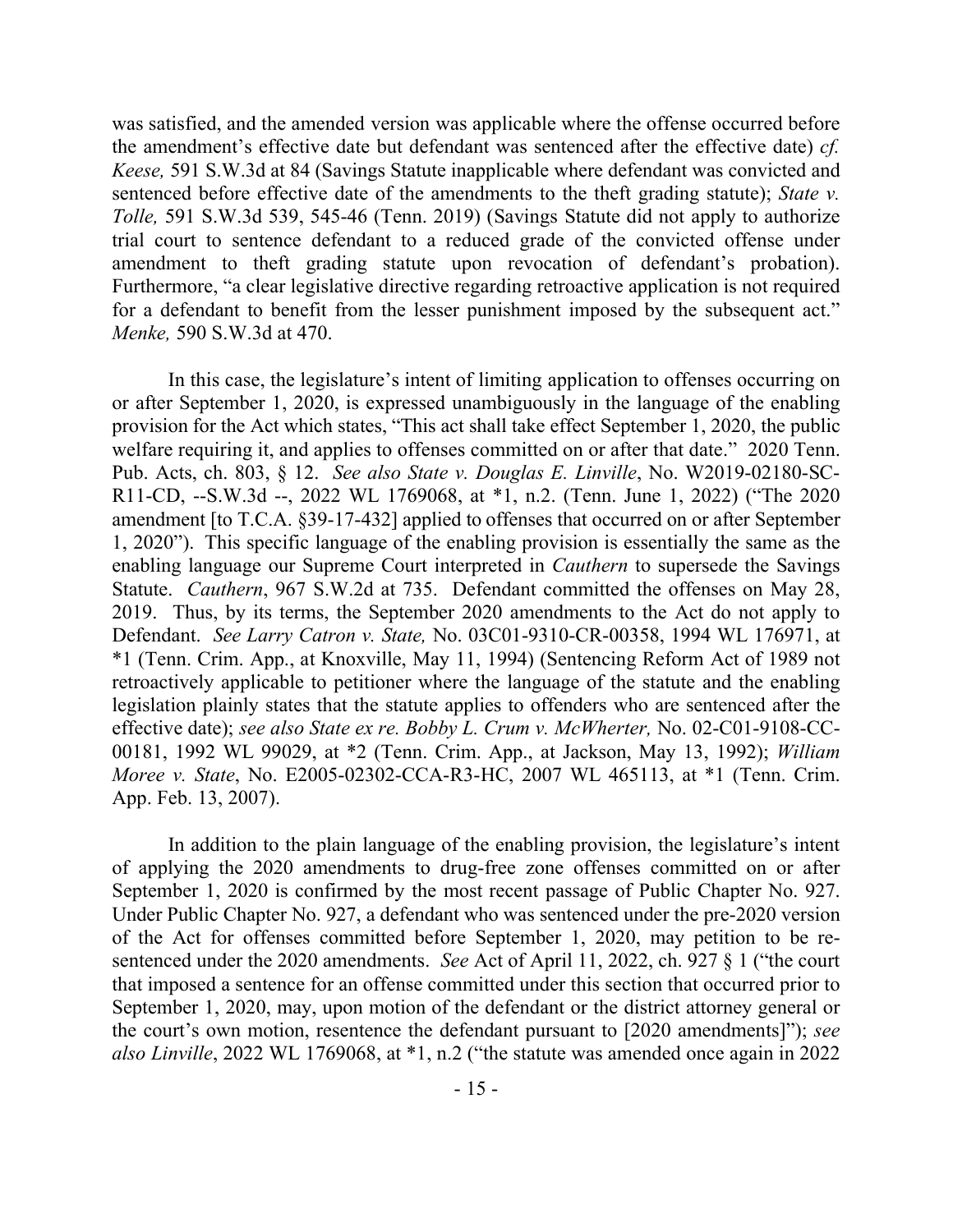to create a procedure whereby defendants convicted of offenses that occurred before September 1, 2020, are eligible for resentencing under the provisions enacted by the 2020 amendment"). To dispel any confusion, this most recent amendment to Tennessee Code Annotated section 39-17-432 "applies to sentencing for offenses committed before September 1, 2020." See Act of April 11, 2022 , ch. 927, § 2.

Here, the trial court properly sentenced Defendant in count one under the 2019 Act in accordance with the specific enabling provision of the Act. Defendant committed the relevant offense on May 28, 2019. He was sentenced as a Range I offender to twelve years with the first eight years of the sentence to be served at one-hundred percent. Possession with the intent to sell or deliver more than 0.5 ounce of cocaine within 1,000 feet of a drugfree zone is a Class B felony. *See* T.C.A.  $\frac{5}{9}$  39-17-417(c)(1) (2019). The range of punishment for a Range I offender convicted of a Class B felony is "not less than eight (8) nor more than twelve (12) years[.]" *Id.* § 40-35-112(a)(2) (2019). Because a felony drug offense committed within a park is not subject to an enhanced classification, the trial court properly sentenced Defendant to a twelve-year sentence. *Id.* § 39-17-432(b)(3) (2019). Defendant is not entitled to relief.

Although not raised in the motion for a new trial or as an error on appeal, the judgment form for count two reflects an incorrect sentence of twelve years. *See, e.g.,* Tenn. R. App. P. 36(b) (when necessary to do substantial justice, an appellate court may consider an error that has affected the substantial rights of a party at any time). In count two, Defendant was convicted of unlawful possession of a firearm by a person previously convicted of a felony drug offense, a Class C felony. T.C.A. §§ 39-17-1307(b)(1)(B), 39- 17-1307(b)(3). The sentence range for a Range I, Class C felony is three to six years. *Id.*  $§$  40-35-112(a)(3). The sentencing transcript shows that the trial court did not impose a sentence for count two but mistakenly referred to "count two" when declaring the sentence for count three, unlawful possession of a firearm by a person previously convicted of a violent offense, a Class B felony. *Id.* §§ 39-17-1307(b)(1)(A), 39-17-1307(b)(2). The trial court properly imposed a within-range sentence of twelve years for count three. *Id.* § 40-  $35-112(a)(2)$ . Additionally, the trial court properly merged the Class C felony of count two with the Class B felony of count three and properly entered judgment forms for each of the merged counts. *See State v. Berry,* 503 S.W.3d 360, 364 (Tenn. 2015). Validity of the merger is not at issue. *Id.* at 362, n.2 (citing *State v. Watkins,* 362 S.W.3d 530, 556 (Tenn. 2012)). However, no sentence was declared for count two at sentencing. Yet, the judgment form for count two reflects the same twelve-year sentence imposed for count three. Accordingly, we modify Defendant's sentence in count two to reflect an in-range sentence of three years and remand for entry of an amended judgment form for count two.